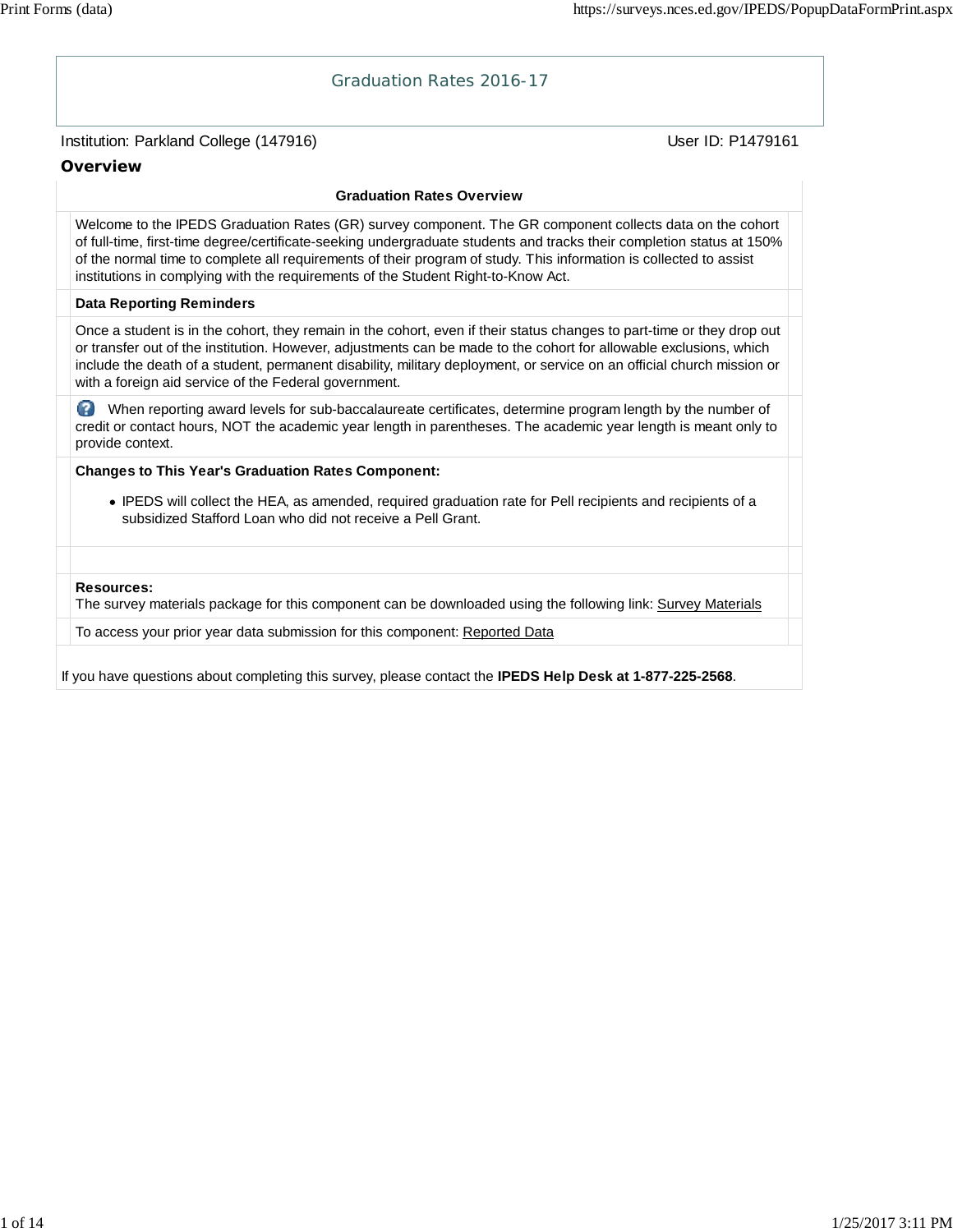Institution: Parkland College (147916) November 2012 12: P1479161

## **Establishing cohort**

**Based on your institution's response to the predominant calendar system question (B3) on the Institutional Characteristics Header survey component from the IPEDS Fall 2016 data collection, your institution must report graduation rates data using a:**

**Fall Cohort**

*A fall cohort is used by institutions with standard academic terms (semester, trimester, quarter, 4-1-4). A full-year cohort is used by institutions offering primarily occupational/vocational programs and operating on a continuous basis.*

## **Cohort of full-time, first-time degree/certificate-seeking undergraduate students**

- **Report Hispanic/Latino individuals of any race as Hispanic/Latino**
- **Report race for non-Hispanic/Latino individuals only**

Please review the data in the initial cohort column and re-enter the cohort data making any necessary corrections for omissions, erroneous reporting, or where better information regarding race/ethnicity or gender is available. Institutions must continue to report using the new race/ethnicity categories. For information and assistance with this, please visit the IPEDS Race/Ethnicity Information Center.

| <b>Men</b>                                |                  |                  |  |  |  |
|-------------------------------------------|------------------|------------------|--|--|--|
| Screen 1 of 5                             | Cohort year 2013 |                  |  |  |  |
|                                           | Initial cohort   | Revised cohort   |  |  |  |
| Nonresident alien                         | 0                |                  |  |  |  |
| Hispanic/Latino                           | 20               | 20               |  |  |  |
| American Indian or Alaska Native          | 2                | $\overline{2}$   |  |  |  |
| Asian                                     | 14               | 14               |  |  |  |
| <b>Black or African American</b>          | 88               | 86               |  |  |  |
| Native Hawaiian or Other Pacific Islander | 0                |                  |  |  |  |
| <b>White</b>                              | 250              | 250              |  |  |  |
| Two or more races                         | 0                |                  |  |  |  |
| Race and ethnicity unknown                | 63               | 60               |  |  |  |
| <b>Total men</b>                          | 437              | 432              |  |  |  |
|                                           |                  |                  |  |  |  |
| Women                                     |                  |                  |  |  |  |
| Screen 1 of 5                             |                  | Cohort year 2013 |  |  |  |
|                                           | Initial cohort   | Revised cohort   |  |  |  |

Hispanic/Latino 7 7

Nonresident alien 0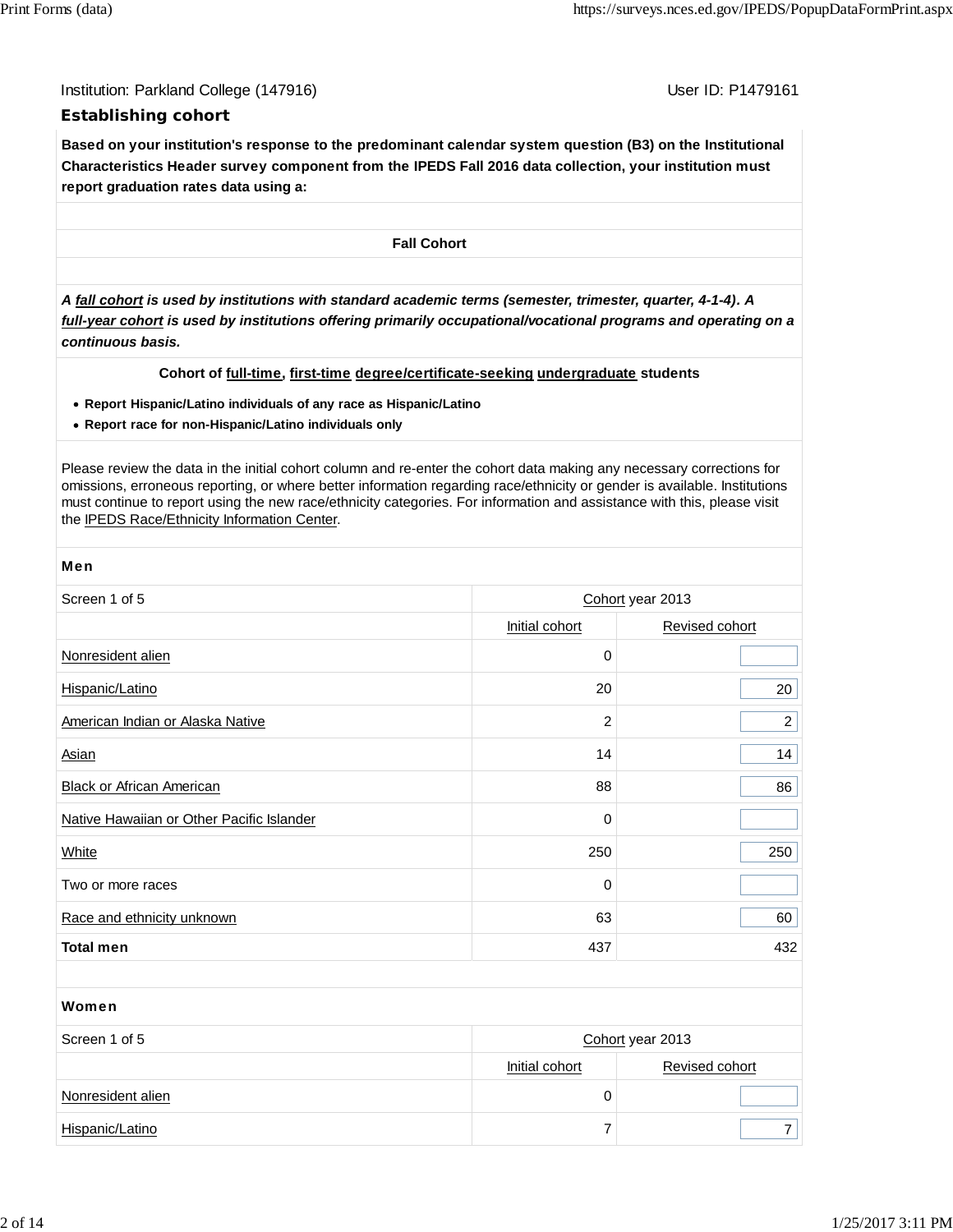| American Indian or Alaska Native          | 0              |                |
|-------------------------------------------|----------------|----------------|
| Asian                                     | 3              | 3              |
| <b>Black or African American</b>          | 62             | 62             |
| Native Hawaiian or Other Pacific Islander | 0              |                |
| White                                     | 124            | 123            |
| Two or more races                         | $\overline{2}$ | $\overline{2}$ |
| Race and ethnicity unknown                | 40             | 39             |
| <b>Total women</b>                        | 238            | 236            |
|                                           |                |                |
| Total men + women                         | 675            | 668            |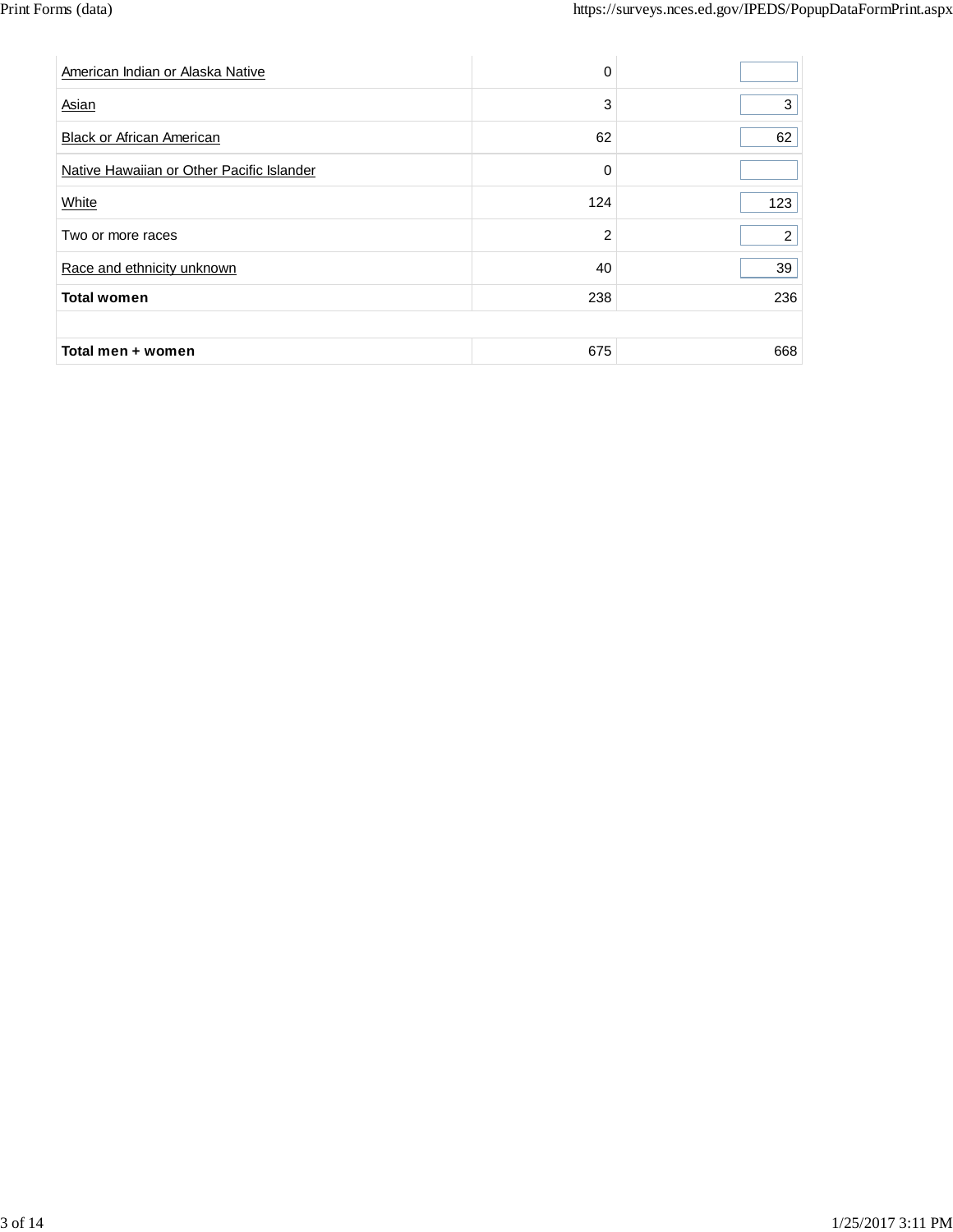## Institution: Parkland College (147916) November 2012 12: P1479161 **Completers within 150%**

## **Cohort of full-time, first-time degree/certificate-seeking undergraduate students**

**In the columns below, report the status of the 2013 cohort of full-time, first-time degree/certificate-seeking undergraduate students listed in Column 10. Those who completed their program within 150% of normal time as of August 31, 2016 should be reported in either Column 11 or 12, depending on the length of the program completed.**

### **Report Hispanic/Latino individuals of any race as Hispanic/Latino**

**Report race for non-Hispanic/Latino individuals only**

### Men

| Screen 2 of 5                                       | Cohort year 2013 |                                                                                                             |                                                                                         |                           |  |  |
|-----------------------------------------------------|------------------|-------------------------------------------------------------------------------------------------------------|-----------------------------------------------------------------------------------------|---------------------------|--|--|
|                                                     |                  | Cohort students who completed their program within<br>150% of normal time to completion                     |                                                                                         |                           |  |  |
|                                                     | Cohort           | Completers of programs<br>of less than 2 academic yrs<br>(or equivalent)                                    | Completers of programs of at<br>least 2 but less than 4 academic<br>yrs (or equivalent) | completers<br>within 150% |  |  |
|                                                     | (Column<br>10)   | (Column 11)                                                                                                 | (Column 12)                                                                             | (Column 29)               |  |  |
| Nonresident alien                                   |                  |                                                                                                             |                                                                                         | $\mathbf 0$               |  |  |
| Hispanic/Latino                                     | 20               | 3                                                                                                           | 3                                                                                       | 6                         |  |  |
| American Indian or<br>Alaska Native                 | $\overline{2}$   |                                                                                                             |                                                                                         | $\mathbf 0$               |  |  |
| Asian                                               | 14               | $\mathbf{1}$                                                                                                |                                                                                         | 1                         |  |  |
| <b>Black or African</b><br>American                 | 86               | $\overline{4}$                                                                                              | $\overline{c}$                                                                          | 6                         |  |  |
| Native Hawaiian or<br><b>Other Pacific Islander</b> |                  |                                                                                                             |                                                                                         | 0                         |  |  |
| White                                               | 250              | 13                                                                                                          | 56                                                                                      | 69                        |  |  |
| Two or more races                                   |                  |                                                                                                             |                                                                                         | $\mathbf 0$               |  |  |
| Race and ethnicity<br>unknown                       | 60               | $\overline{a}$                                                                                              | 9                                                                                       | 11                        |  |  |
| <b>Total men</b>                                    | 432              | 23                                                                                                          | 70                                                                                      | 93                        |  |  |
|                                                     |                  |                                                                                                             |                                                                                         |                           |  |  |
| Women                                               |                  |                                                                                                             |                                                                                         |                           |  |  |
| Screen 2 of 5                                       |                  |                                                                                                             | Cohort year 2013                                                                        |                           |  |  |
|                                                     | Cohort           | Cohort students who completed their program within<br>150% of normal time to completion<br>$T_{\alpha}$ tol |                                                                                         |                           |  |  |

| Cohort         | 150% of normal time to completion                                        | Total                                                                                   |                           |
|----------------|--------------------------------------------------------------------------|-----------------------------------------------------------------------------------------|---------------------------|
|                | Completers of programs<br>of less than 2 academic yrs<br>(or equivalent) | Completers of programs of at<br>least 2 but less than 4 academic<br>yrs (or equivalent) | completers<br>within 150% |
| (Column<br>10) | (Column 11)                                                              | (Column 12)                                                                             | (Column 29)               |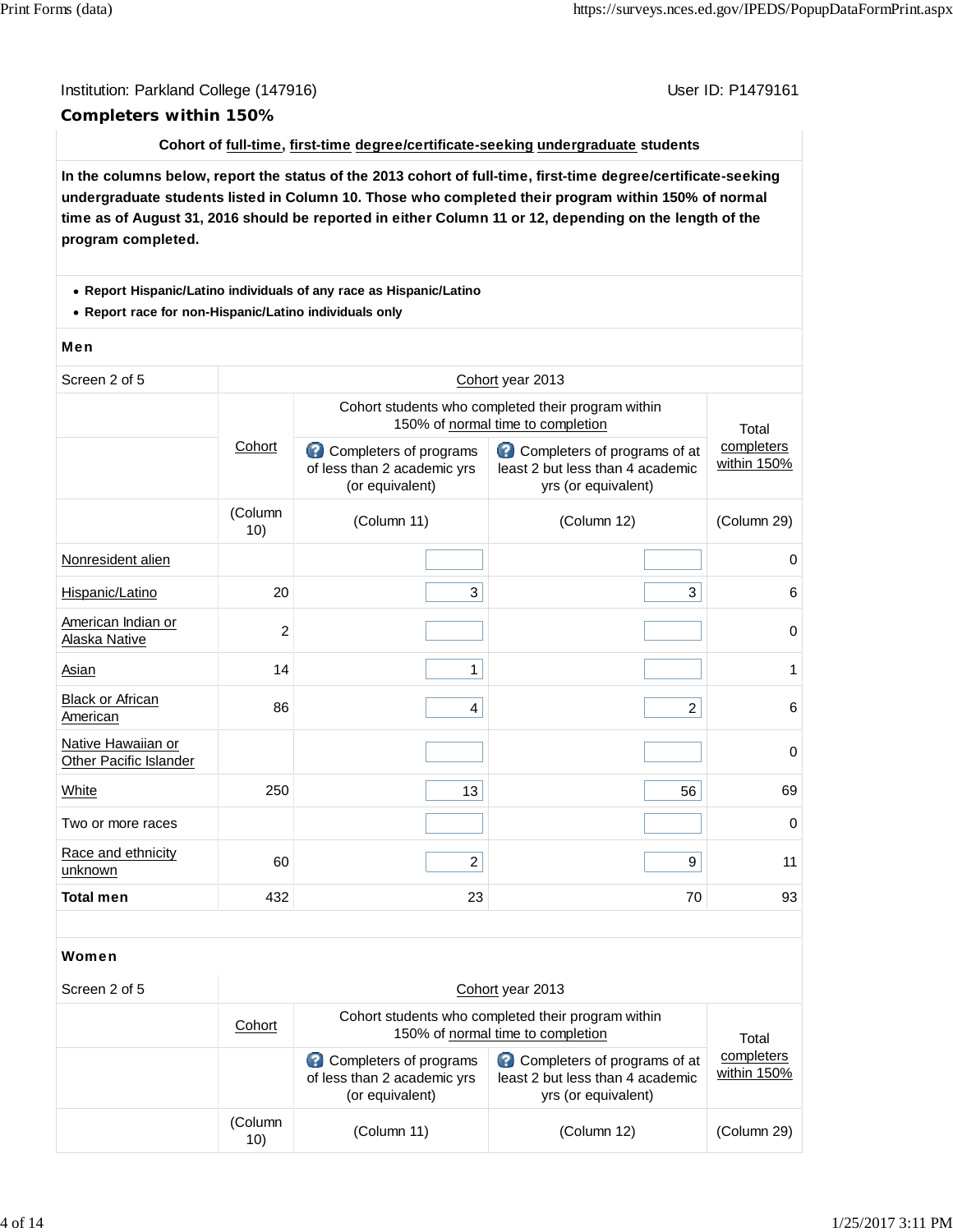| Nonresident alien                            |                |                |     | $\mathsf{O}\xspace$ |
|----------------------------------------------|----------------|----------------|-----|---------------------|
| Hispanic/Latino                              | $\overline{7}$ |                | 1   | 1                   |
| American Indian or<br>Alaska Native          |                |                |     | $\mathbf 0$         |
| Asian                                        | 3              |                | 1   | 1                   |
| <b>Black or African</b><br>American          | 62             | 1              | 3   | $\overline{4}$      |
| Native Hawaiian or<br>Other Pacific Islander |                |                |     | $\mathbf 0$         |
| White                                        | 123            | 7              | 33  | 40                  |
| Two or more races                            | $\overline{c}$ |                | 1   | 1                   |
| Race and ethnicity<br>unknown                | 39             | $\overline{c}$ | 5   | $\overline{7}$      |
| <b>Total women</b>                           | 236            | 10             | 44  | 54                  |
|                                              |                |                |     |                     |
| Total men + women                            | 668            | 33             | 114 | 147                 |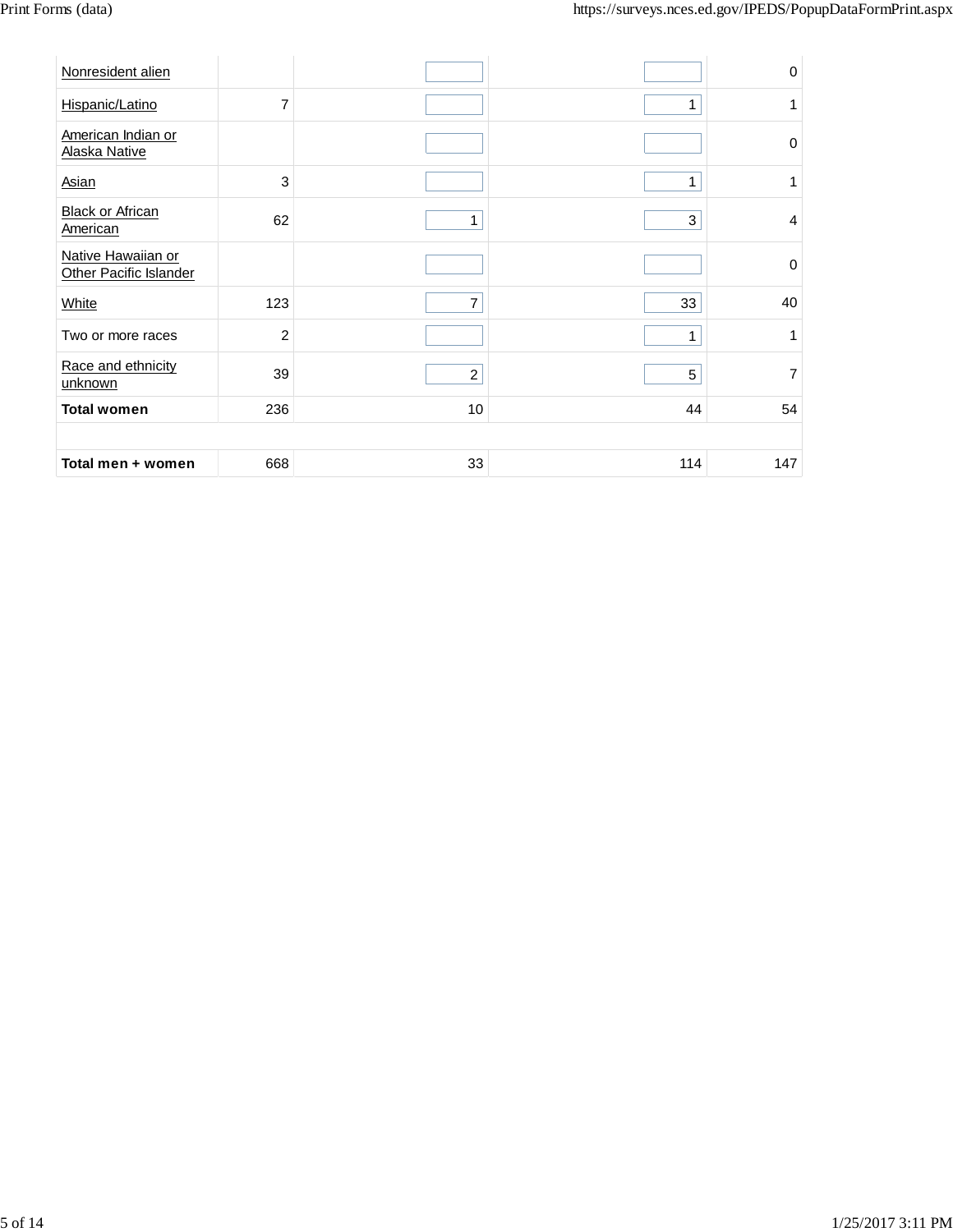## Institution: Parkland College (147916) November 2012 12: P1479161

## **Transfers/exclusions**

- In the columns below, report the status of those students in the 2013 cohort of full-time, first-time degree/certificate-seeking undergraduate students listed in Column 10 who did not complete a program as of August 31, 2016.
- Report transfers-out who did not complete a program in Column 30. If the mission of your institution includes providing substantial preparation for students to enroll in another eligible institution WITHOUT having completed a program, you must report transfer-out data in Column 30. A school is required to report only on those students that the school knows have transferred to another eligible institution. A school must document that the student actually transferred. If it is not part of your mission, you may report transfer-out data if you wish.
- Report eligible exclusions from the cohort in Column 45. The ONLY allowable categories for this column are: students who died or became permanently disabled students who left school to serve in the armed forces (or have been called up to active duty) students who left school to serve with a foreign aid service of the Federal Government students who left school to serve on an official church mission
- Column 52 [No longer enrolled] will be calculated for you. This includes students who have dropped out as well as those who completed in greater than 150% of normal time.
- $\bullet$ If you do not have any values to report in either Column 30, 45, or 51, you must enter at least one zero in a field on this screen to continue.

### **Cohort of full-time, first-time degree/certificate-seeking undergraduate students**

- **Report Hispanic/Latino individuals of any race as Hispanic/Latino**
- **Report race for non-Hispanic/Latino individuals only**

### Men

| Screen 3 of 5                                | Cohort year 2013 |                                    |                                |                     |                   |                       |
|----------------------------------------------|------------------|------------------------------------|--------------------------------|---------------------|-------------------|-----------------------|
|                                              | Cohort           | Total<br>completers<br>within 150% | Total transfer-out<br>students | Total<br>exclusions | Still<br>enrolled | No longer<br>enrolled |
|                                              | (Column<br>10)   | (Column 29)                        | (Column 30)                    | (Column 45)         | (Column<br>51)    | (Column 52)           |
| Nonresident alien                            |                  | 0                                  |                                |                     |                   | 0                     |
| Hispanic/Latino                              | 20               | 6                                  | 5                              |                     | $\overline{a}$    | $\overline{7}$        |
| American Indian or Alaska<br>Native          | $\overline{c}$   | 0                                  |                                |                     |                   | $\overline{2}$        |
| Asian                                        | 14               | 1                                  | 8                              |                     | $\overline{2}$    | 3                     |
| <b>Black or African American</b>             | 86               | 6                                  | 23                             |                     | 5                 | 52                    |
| Native Hawaiian or Other<br>Pacific Islander |                  | 0                                  |                                |                     |                   | $\Omega$              |
| White                                        | 250              | 69                                 | 68                             |                     | 16                | 97                    |
| Two or more races                            |                  | 0                                  |                                |                     |                   | $\mathbf 0$           |
| Race and ethnicity unknown                   | 60               | 11                                 | 14                             |                     | 3                 | 32                    |
| <b>Total men</b>                             | 432              | 93                                 | 118                            | 0                   | 28                | 193                   |
|                                              |                  |                                    |                                |                     |                   |                       |
| Women                                        |                  |                                    |                                |                     |                   |                       |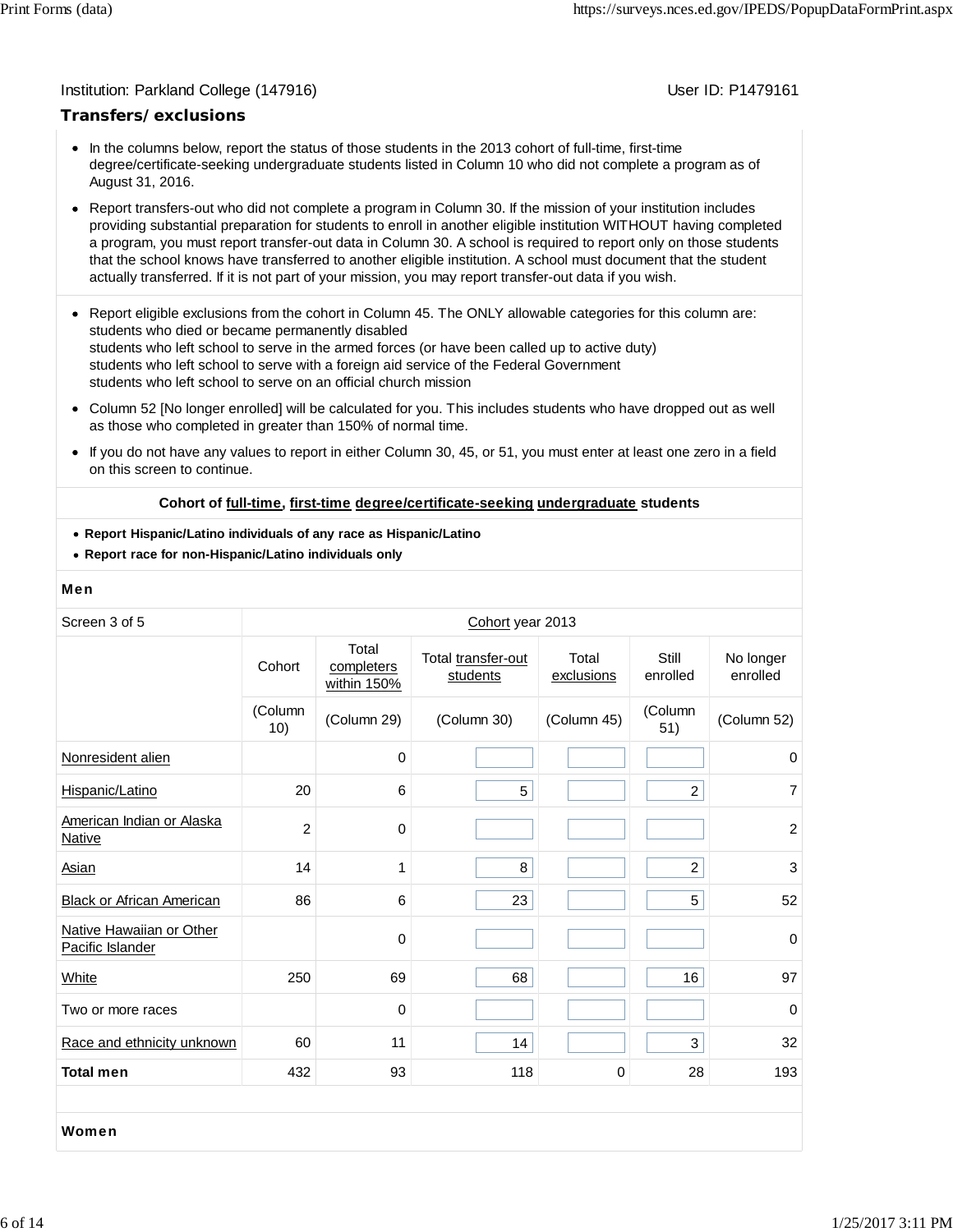| Screen 3 of 5                                |                |                                    | Cohort year 2013               |                     |                   |                       |
|----------------------------------------------|----------------|------------------------------------|--------------------------------|---------------------|-------------------|-----------------------|
|                                              | Cohort         | Total<br>completers<br>within 150% | Total transfer-out<br>students | Total<br>exclusions | Still<br>enrolled | No longer<br>enrolled |
|                                              | (Column<br>10) | (Column 29)                        | (Column 30)                    | (Column 45)         | (Column<br>51)    | (Column 52)           |
| Nonresident alien                            |                | $\mathbf 0$                        |                                |                     |                   | 0                     |
| Hispanic/Latino                              | $\overline{7}$ | 1                                  | 3                              |                     |                   | 3                     |
| American Indian or Alaska<br>Native          |                | $\mathbf 0$                        |                                |                     |                   | 0                     |
| Asian                                        | 3              | 1                                  | $\overline{2}$                 |                     |                   | 0                     |
| <b>Black or African American</b>             | 62             | 4                                  | 17                             |                     | 5                 | 36                    |
| Native Hawaiian or Other<br>Pacific Islander |                | $\mathbf 0$                        |                                |                     |                   | 0                     |
| White                                        | 123            | 40                                 | 42                             |                     | 12                | 29                    |
| Two or more races                            | $\overline{2}$ | 1                                  |                                |                     |                   | 1                     |
| Race and ethnicity unknown                   | 39             | $\overline{7}$                     | 12                             |                     | 3                 | 17                    |
| <b>Total women</b>                           | 236            | 54                                 | 76                             | 0                   | 20                | 86                    |
|                                              |                |                                    |                                |                     |                   |                       |
| Total men + women                            | 668            | 147                                | 194                            | 0                   | 48                | 279                   |
| Total in prior year (men and<br>women)       | 811            |                                    | 282                            |                     |                   |                       |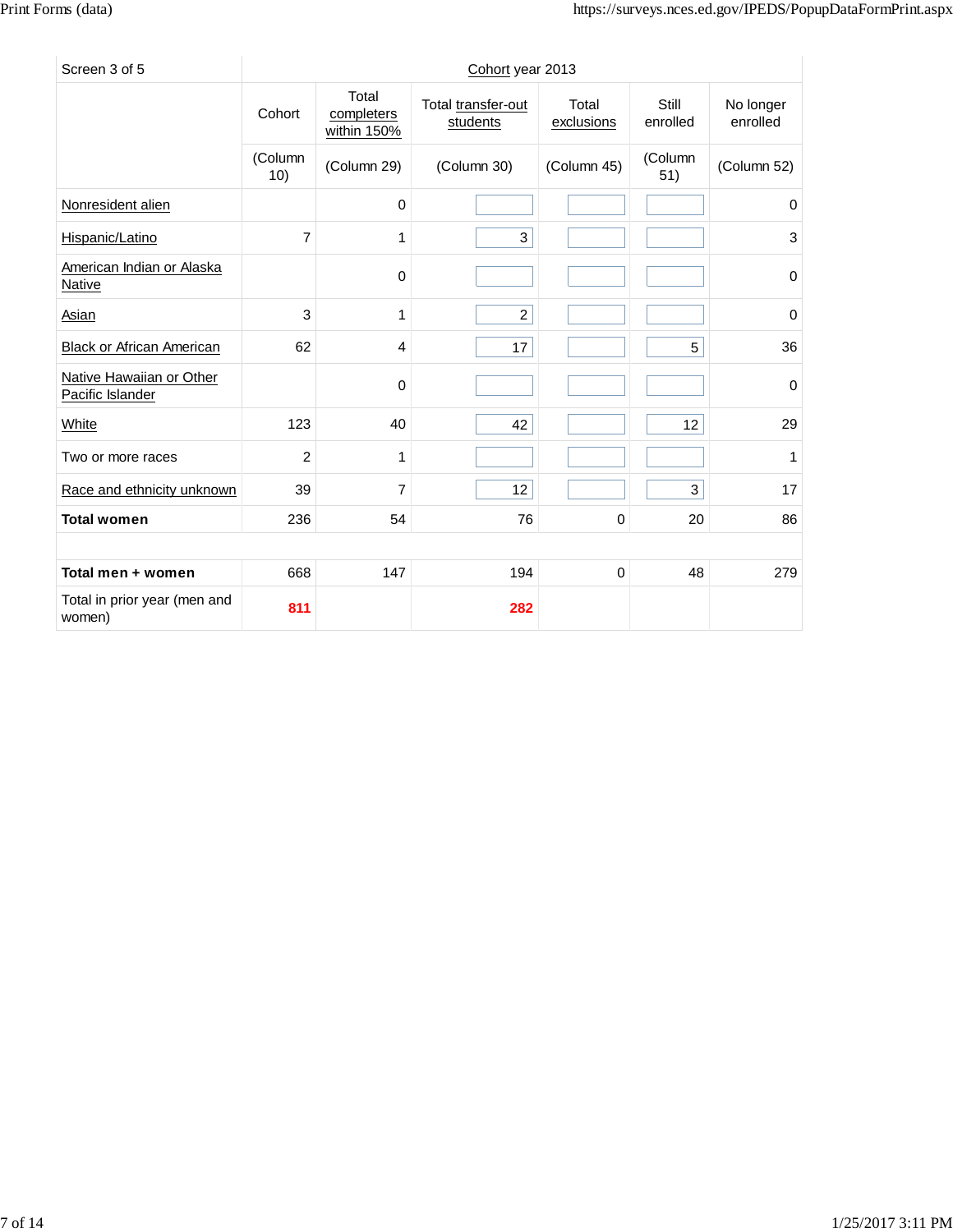## Institution: Parkland College (147916) Contract College (147916)

## **Completers within 100%**

- In the columns below, report the status of those students in the 2013 cohort of full-time, first-time degree/certificate-seeking undergraduate students who completed their program within 100% of normal time to completion.
- Those who completed their program within 100% of normal time should be reported in either Column 55 or 56, depending on the length of the program completed.

| Screen 4<br>of 5     | Cohort year 2013  |                   |                                                                                         |                                                                                         |                                                            |  |  |  |
|----------------------|-------------------|-------------------|-----------------------------------------------------------------------------------------|-----------------------------------------------------------------------------------------|------------------------------------------------------------|--|--|--|
|                      |                   |                   | Cohort students who completed their program within<br>100% of normal time to completion |                                                                                         |                                                            |  |  |  |
|                      | Revised<br>cohort | <b>Exclusions</b> | Completers of<br>programs of less than 2<br>academic yrs (or<br>equivalent)             | Completers of programs of<br>at least 2 but less than 4<br>academic yrs (or equivalent) | <b>Total completers</b><br>within 100%<br>(Column 55 + 56) |  |  |  |
|                      |                   |                   | (Column 55)                                                                             | (Column 56)                                                                             | (Column 57)                                                |  |  |  |
| Total men<br>+ women | 668               | 0                 | 21                                                                                      | 47                                                                                      | 68                                                         |  |  |  |

## **Cohort of full-time, first-time degree/certificate-seeking undergraduate students**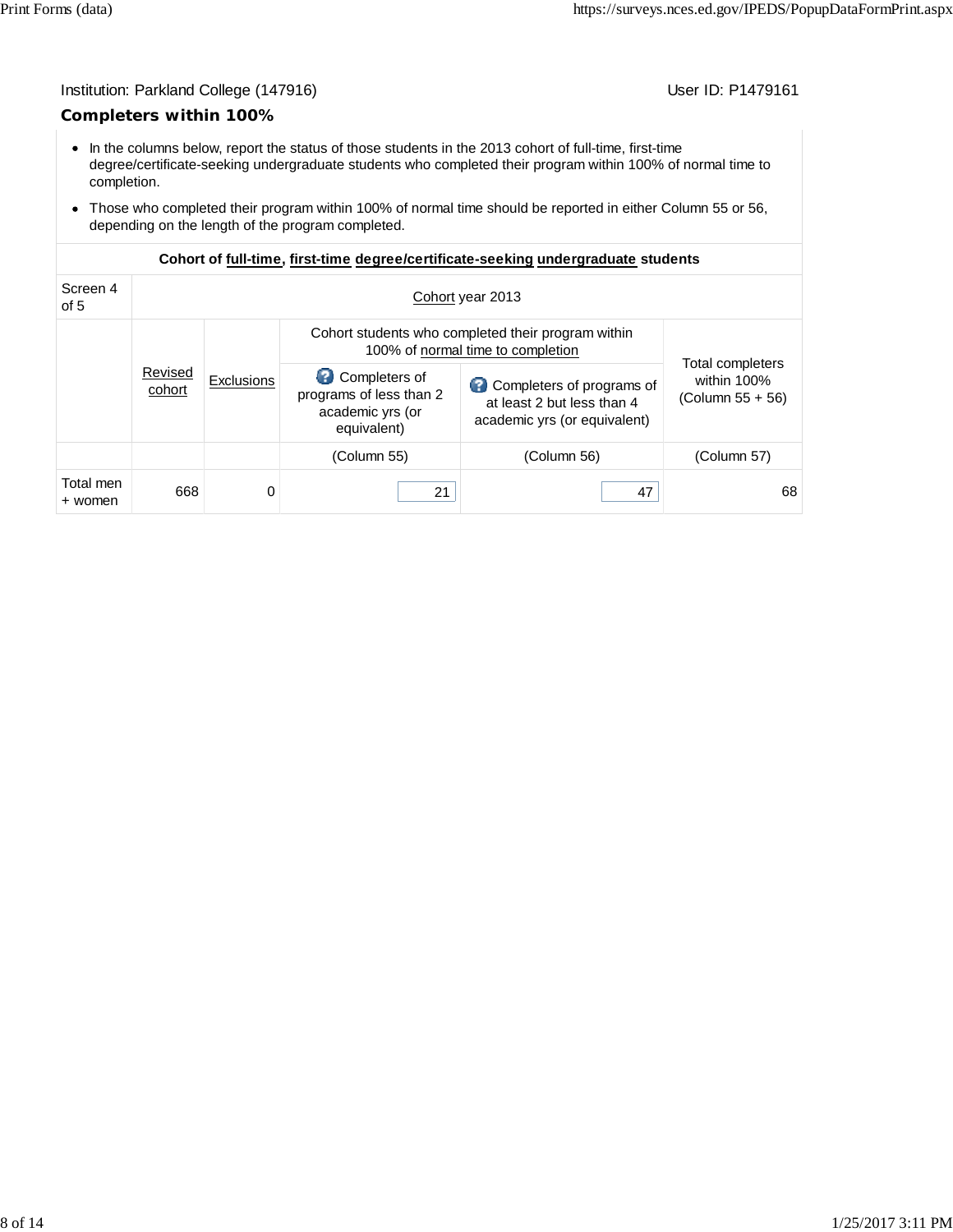### Institution: Parkland College (147916) November 2012 12: P1479161

## **Pell recipients and recipients of a subsidized Stafford Loan who did not receive a Pell Grant**

For each subcohort, report the number of students in the cohort, total exclusions for the cohort, and the number of students that completed a certificate or degree within 150% of normal time to completion.

- Recipients of a Pell Grant and Recipients of a Subsidized Stafford Loan that did not receive a Pell Grant are *mutually exclusive*, that is, if a student is in one cohort, they cannot be in the other cohort.
	- The total of these 2 subcohorts must be less than the full-time, first-time, degree/certificate-seeking cohort

## **Cohort of full-time, first-time degree/certificate-seeking undergraduate students**

| Screen 5 of 5                                                                 | Cohort year 2013                |                  |                                                                                        |  |  |
|-------------------------------------------------------------------------------|---------------------------------|------------------|----------------------------------------------------------------------------------------|--|--|
|                                                                               | Number of students<br>in cohort | Total exclusions | Number of students that<br>completed within 150%<br>οf<br>normal time to<br>completion |  |  |
|                                                                               | (Column 10)                     | (Column 45)      | (Column 29)                                                                            |  |  |
| Full-time, first-time, degree/certificate-seeking<br>cohort                   | 668                             | 0                | 147                                                                                    |  |  |
| Recipients of a Pell Grant                                                    | 316                             |                  | 43                                                                                     |  |  |
| Recipients of a Subsidized Stafford Loan that did<br>not receive a Pell Grant | 41                              |                  | 10                                                                                     |  |  |
| Did not receive either a Pell Grant or Subsidized<br>Stafford Loan            | 311                             | $\Omega$         | 94                                                                                     |  |  |
|                                                                               |                                 |                  |                                                                                        |  |  |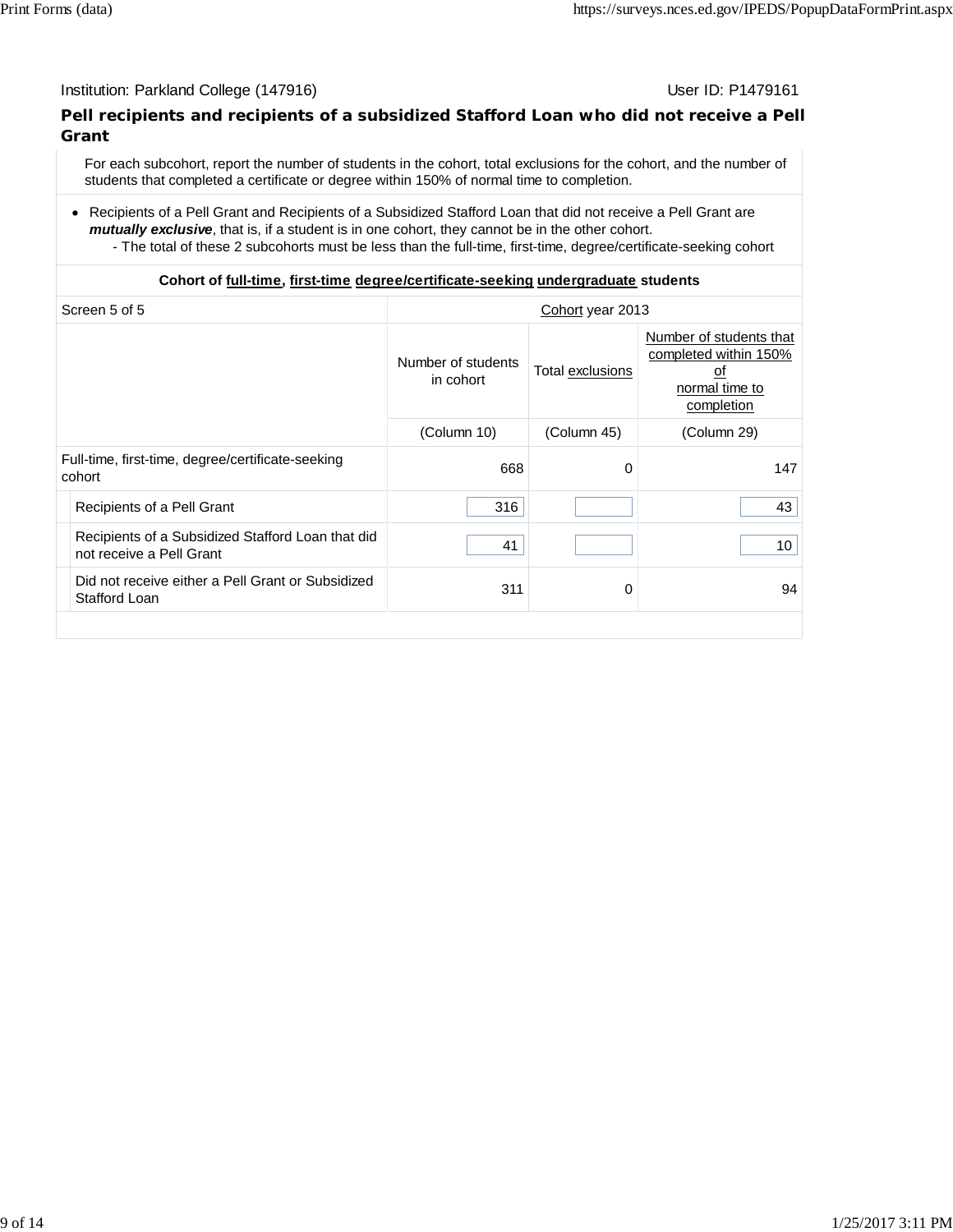$\begin{array}{c} \hline \end{array}$ 

## Institution: Parkland College (147916) Contract College (147916)

## **Graduation and transfer-out rates**

|                                                               | Calculation of graduation and transfer-out rates |                                                                                                            |     |  |  |
|---------------------------------------------------------------|--------------------------------------------------|------------------------------------------------------------------------------------------------------------|-----|--|--|
| Screen 1 of 2                                                 |                                                  | Cohort year 2013                                                                                           |     |  |  |
|                                                               | <b>Graduation rate</b><br>Transfer-out rate      |                                                                                                            |     |  |  |
| <b>Overall Rates (will be displayed on College Navigator)</b> | 22                                               | 29                                                                                                         |     |  |  |
| Men                                                           | 22                                               | 27                                                                                                         |     |  |  |
| Women                                                         | 23                                               | 32                                                                                                         |     |  |  |
|                                                               |                                                  |                                                                                                            |     |  |  |
| Do you wish to provide additional context notes?              |                                                  |                                                                                                            |     |  |  |
| ⊙                                                             | No                                               |                                                                                                            | Yes |  |  |
|                                                               |                                                  | between the part of the information from these worksheets will be displayed on College Navigator, as noted |     |  |  |

**<b>ID** Note that certain information from these worksheets will be displayed on College Navigator, as noted. **You may use the space below to** provide context **for these data. These context notes will be posted on the College Navigator website, and should be written to be understood by students and parents.**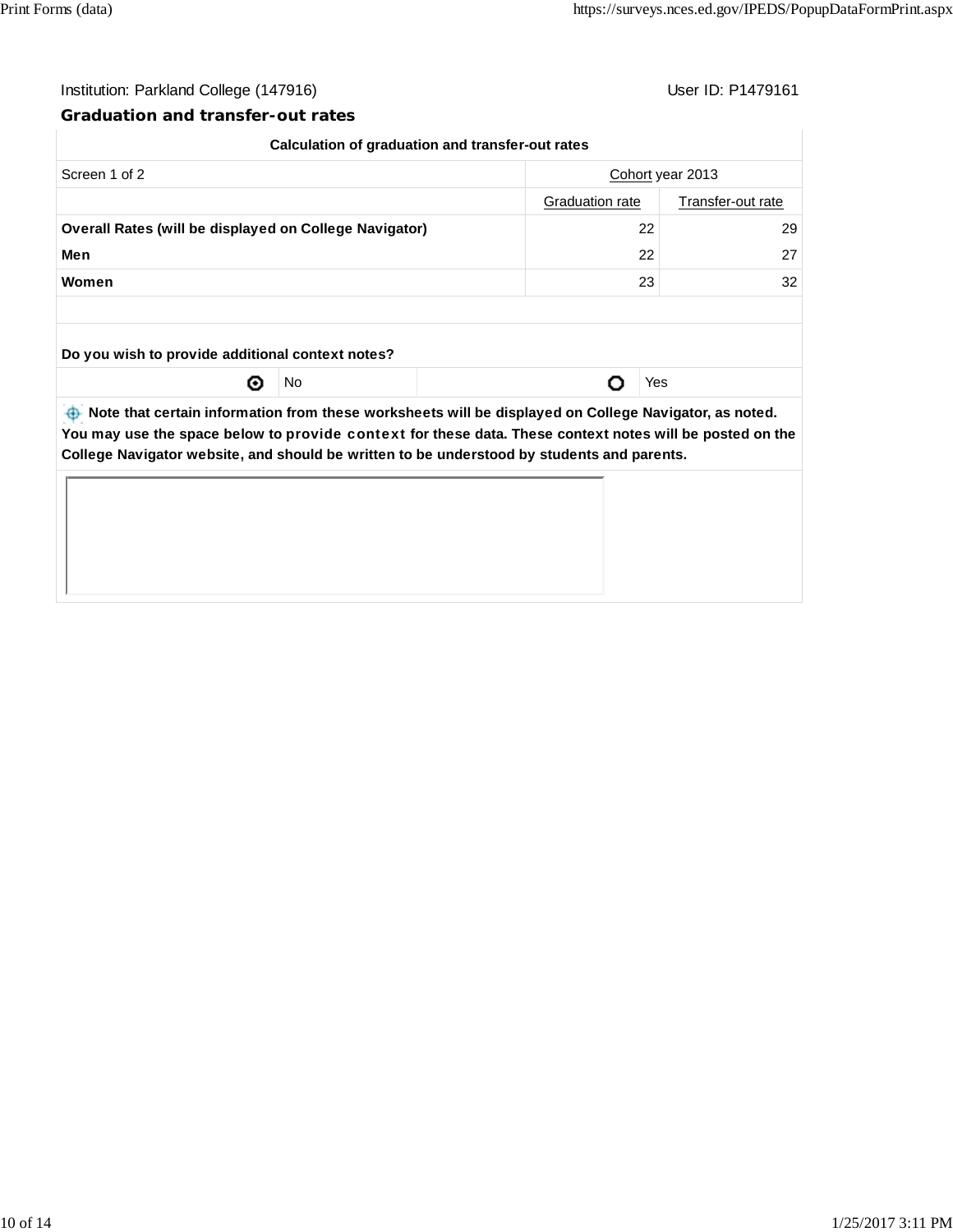# Institution: Parkland College (147916) Contract College (147916)

# **4-year average rates**

| 4-year average rates                                                           |      |      |      |      |              |  |
|--------------------------------------------------------------------------------|------|------|------|------|--------------|--|
| Screen 2 of 2                                                                  |      |      |      |      |              |  |
| Men                                                                            |      |      |      |      |              |  |
|                                                                                | 2010 | 2011 | 2012 | 2013 | 4-year Total |  |
| Adjusted cohort                                                                | 566  | 456  | 506  | 432  | 1,960        |  |
| Total completers within 150%                                                   | 84   | 98   | 73   | 93   | 348          |  |
| Total transfer-out students                                                    | 200  | 147  | 171  | 118  | 636          |  |
|                                                                                |      |      |      |      |              |  |
| Women                                                                          |      |      |      |      |              |  |
|                                                                                | 2010 | 2011 | 2012 | 2013 | 4-year Total |  |
| Adjusted cohort                                                                | 369  | 274  | 305  | 236  | 1,184        |  |
| Total completers within 150%                                                   | 68   | 51   | 48   | 54   | 221          |  |
| Total transfer-out students                                                    | 128  | 106  | 111  | 76   | 421          |  |
|                                                                                |      |      |      |      |              |  |
| Total (men and women)                                                          |      |      |      |      |              |  |
|                                                                                | 2010 | 2011 | 2012 | 2013 | 4-year Total |  |
| Adjusted cohort                                                                | 935  | 730  | 811  | 668  | 3,144        |  |
| Total completers within 150%                                                   | 152  | 149  | 121  | 147  | 569          |  |
| Total transfer-out students                                                    | 328  | 253  | 282  | 194  | 1,057        |  |
|                                                                                |      |      |      |      |              |  |
| 4-year average Student Right-to-Know Completion or Graduation Rate Calculation |      |      |      |      | 18           |  |
| (Total Completers within 150% / Adjusted Cohort)                               |      |      |      |      |              |  |
|                                                                                |      |      |      |      |              |  |
| 4-year average Student Right-to-Know Transfer-out Rate Calculation             |      |      |      |      | 34           |  |
| (Total Transfer-out Students / Adjusted Cohort)                                |      |      |      |      |              |  |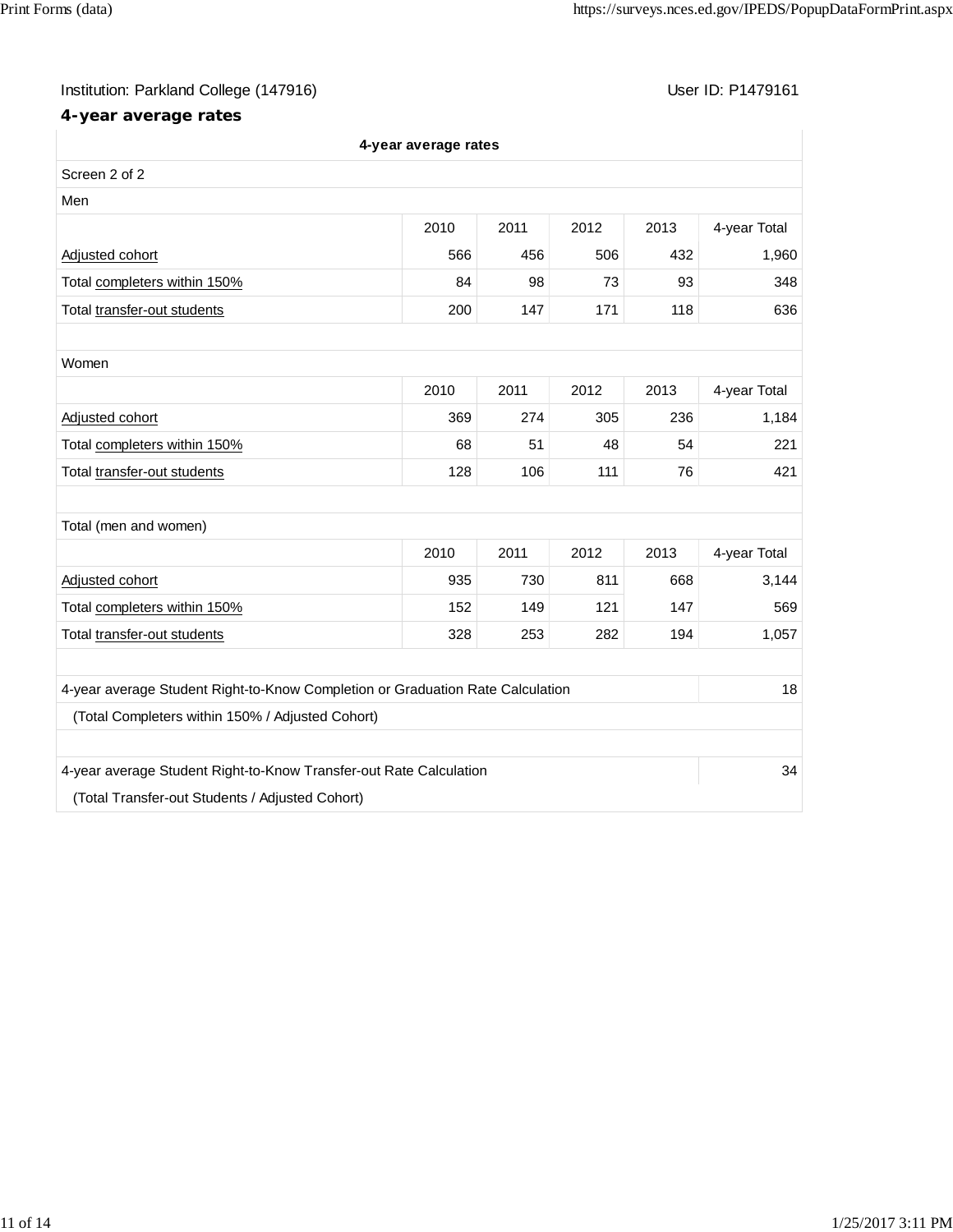| Institution: Parkland College (147916) |  |
|----------------------------------------|--|
|----------------------------------------|--|

# **Prepared by**

User ID: P1479161

|            | This survey component was prepared by:                                                                                   |   |                          |    |                   |  |  |
|------------|--------------------------------------------------------------------------------------------------------------------------|---|--------------------------|----|-------------------|--|--|
| O          | Keyholder                                                                                                                | റ | <b>SFA Contact</b>       | Ω  | <b>HR Contact</b> |  |  |
| О          | <b>Finance Contact</b>                                                                                                   | ◉ | Academic Library Contact | Ω  | Other             |  |  |
| Name:      | Sarah Meilike                                                                                                            |   |                          |    |                   |  |  |
| Email:     | smeilike@parkland.edu                                                                                                    |   |                          |    |                   |  |  |
|            |                                                                                                                          |   |                          |    |                   |  |  |
| component? | How long did it take to prepare this survey                                                                              | 5 | hours                    | 30 | minutes           |  |  |
|            |                                                                                                                          |   |                          |    |                   |  |  |
|            | The name of the preparer is being collected so that we can follow up with the appropriate person in the event that there |   |                          |    |                   |  |  |
|            | are questions concerning the data. The Keyholder will be copied on all email correspondence to other preparers.          |   |                          |    |                   |  |  |

Thank you for your assistance.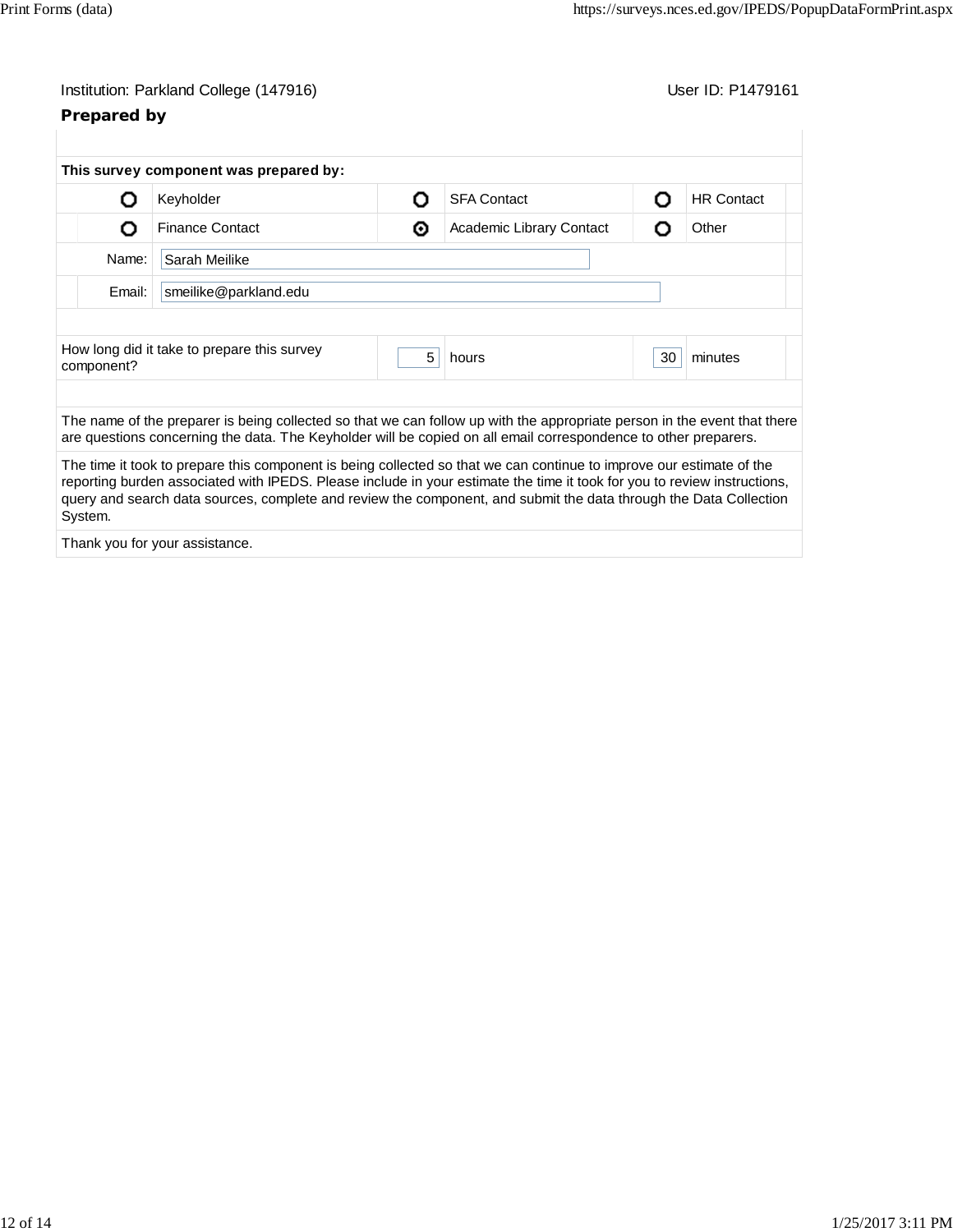Institution: Parkland College (147916) **Distribution: Parkland College (1479161** College College College College College College College College College College College College College College College College College Colle

## **Summary**

## **2016 IPEDS Graduation Rate Component Data Summary**

IPEDS collects important information regarding your institution. All data reported in IPEDS survey components become available in the IPEDS Data Center and appear as aggregated data in various Department of Education reports. Additionally, some of the reported data appears specifically for your institution through the College Navigator website and is included in your institution's Data Feedback Report (DFR). The purpose of this summary is to provide you an opportunity to view some of the data that, when accepted through the IPEDS quality control process, will appear on the College Navigator website and/or your DFR. College Navigator is updated approximately three months after the data collection period closes and Data Feedback Reports will be available through the **Data Center** and sent to your institution's CEO in November 2016.

Please review your data for accuracy. If you have questions about the data displayed below after reviewing the data reported on the survey screens, please contact the IPEDS Help Desk at: 1-877-225-2568 or ipedshelp@rti.org.

| <b>Overall Graduation Rate</b>                           |     |  |  |  |  |
|----------------------------------------------------------|-----|--|--|--|--|
| <b>Graduation Rate</b>                                   | 22% |  |  |  |  |
| Total number of students in the Adjusted Cohort          | 668 |  |  |  |  |
| Total number of completers within 150% of normal<br>time | 147 |  |  |  |  |

| <b>Overall Transfer-out Rate</b>                            |      |  |  |  |  |
|-------------------------------------------------------------|------|--|--|--|--|
| Transfer-out Rate                                           | 29%  |  |  |  |  |
| Total number of students in the Adjusted Cohort             | 668. |  |  |  |  |
| Total number of transfers-out within 150% of<br>normal time | 194  |  |  |  |  |